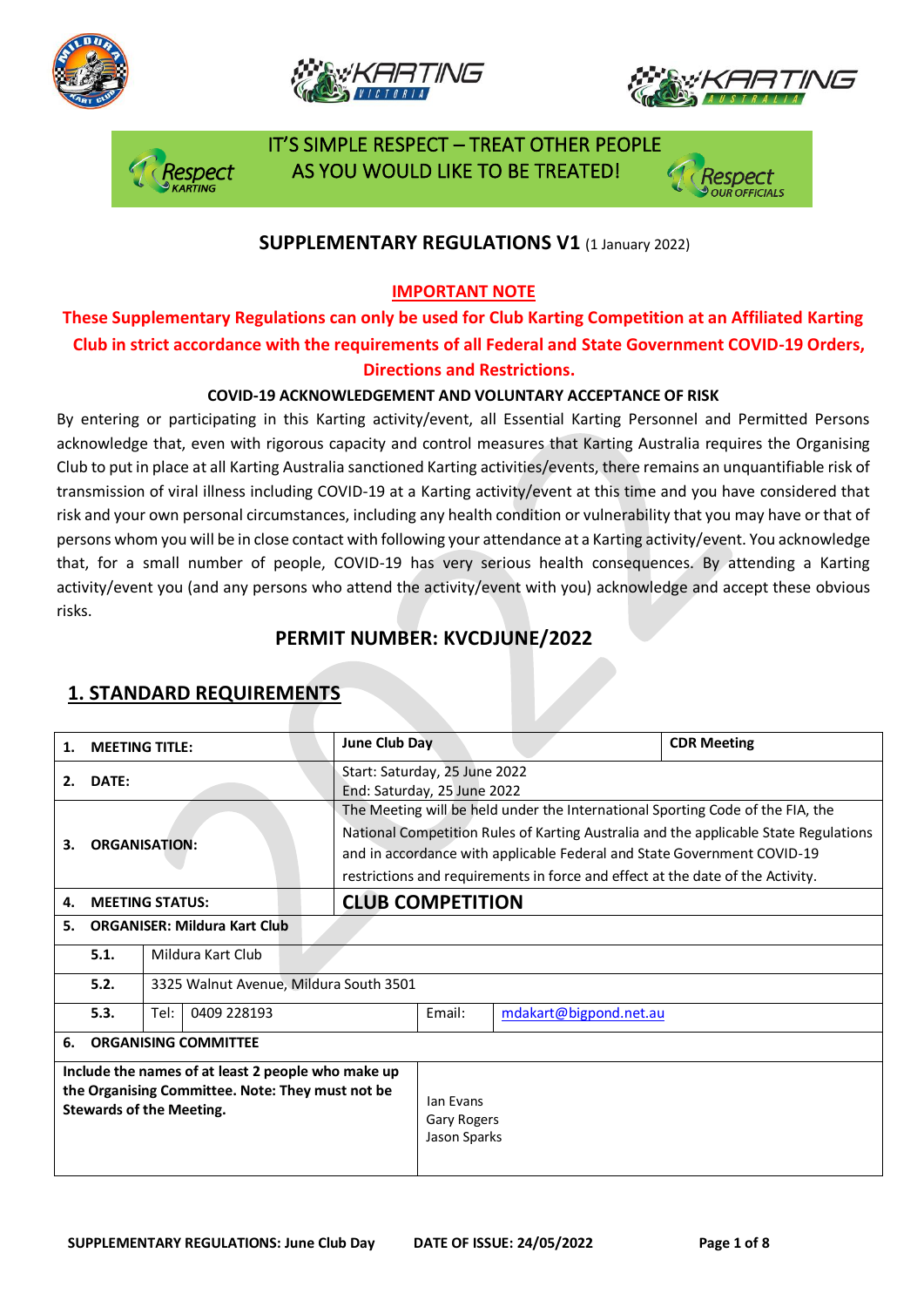







# IT'S SIMPLE RESPECT – TREAT OTHER PEOPLE Respect AS YOU WOULD LIKE TO BE TREATED!



| ESSENTIAL OFFICIALS (Ref: General Rules Chapter 7 Rule 4 - "Essential Officials")<br>7.                                                                  |                                              |  |  |  |
|----------------------------------------------------------------------------------------------------------------------------------------------------------|----------------------------------------------|--|--|--|
| <b>Stewards of The Meeting</b><br>Note: Chief Steward Must be Grade 3 or Higher                                                                          | Les O'Connor (Chief Steward)                 |  |  |  |
| Clerk of the Course                                                                                                                                      | Kay O'Connor                                 |  |  |  |
| Note: Up to 35 Entries May be Grade 4 or Higher. More than 35 Entries* Must be Grade 3 or Higher<br>* See General Rules Chapter 7 Rule 4 Guidance Note 2 |                                              |  |  |  |
| Chief Scrutineer: May be Grade 4 or Higher                                                                                                               | Michael Lanza                                |  |  |  |
| Chief Timekeeper:                                                                                                                                        | David Coulson                                |  |  |  |
| <b>Emergency and Medical Services:</b>                                                                                                                   | Kay O'Connor / Andrew Mentiplay              |  |  |  |
| <b>OTHER OFFICIALS</b><br>8.                                                                                                                             |                                              |  |  |  |
| Assistant Clerk of the Course:                                                                                                                           | Gary Rogers                                  |  |  |  |
| Starter                                                                                                                                                  | Ross Gathercole                              |  |  |  |
| <b>Scales Marshal</b>                                                                                                                                    | <b>Robert Klarich</b>                        |  |  |  |
| <b>Grid Marshal</b>                                                                                                                                      | Robbie Chamberlain                           |  |  |  |
| Secretary of the Meeting                                                                                                                                 | Jason Sparks                                 |  |  |  |
| Timekeeper                                                                                                                                               | David Coulson                                |  |  |  |
| <b>CIRCUIT DETAILS</b><br>9.                                                                                                                             |                                              |  |  |  |
| <b>Circuit Name:</b>                                                                                                                                     | Mildura Kart Raceway                         |  |  |  |
| <b>Circuit Address:</b>                                                                                                                                  | 3325 Walnut Avenue, Mildura South, 3501, Vic |  |  |  |
| <b>Track Length:</b>                                                                                                                                     | 801 Metres                                   |  |  |  |
| <b>Direction Of Racing:</b>                                                                                                                              | Anti Clockwise                               |  |  |  |
| <b>Track Density:</b>                                                                                                                                    | 32                                           |  |  |  |
| <b>Notice Board:</b>                                                                                                                                     | Next to the race secretary box               |  |  |  |
| <b>Stewards Office:</b>                                                                                                                                  | Behind race secretary office                 |  |  |  |
| <b>Mechanical Breakdown Lane:</b>                                                                                                                        | Will Not be in use at this Meeting.          |  |  |  |
| Parc Fermé:                                                                                                                                              | In-grid, Scales shed & behind scales shed    |  |  |  |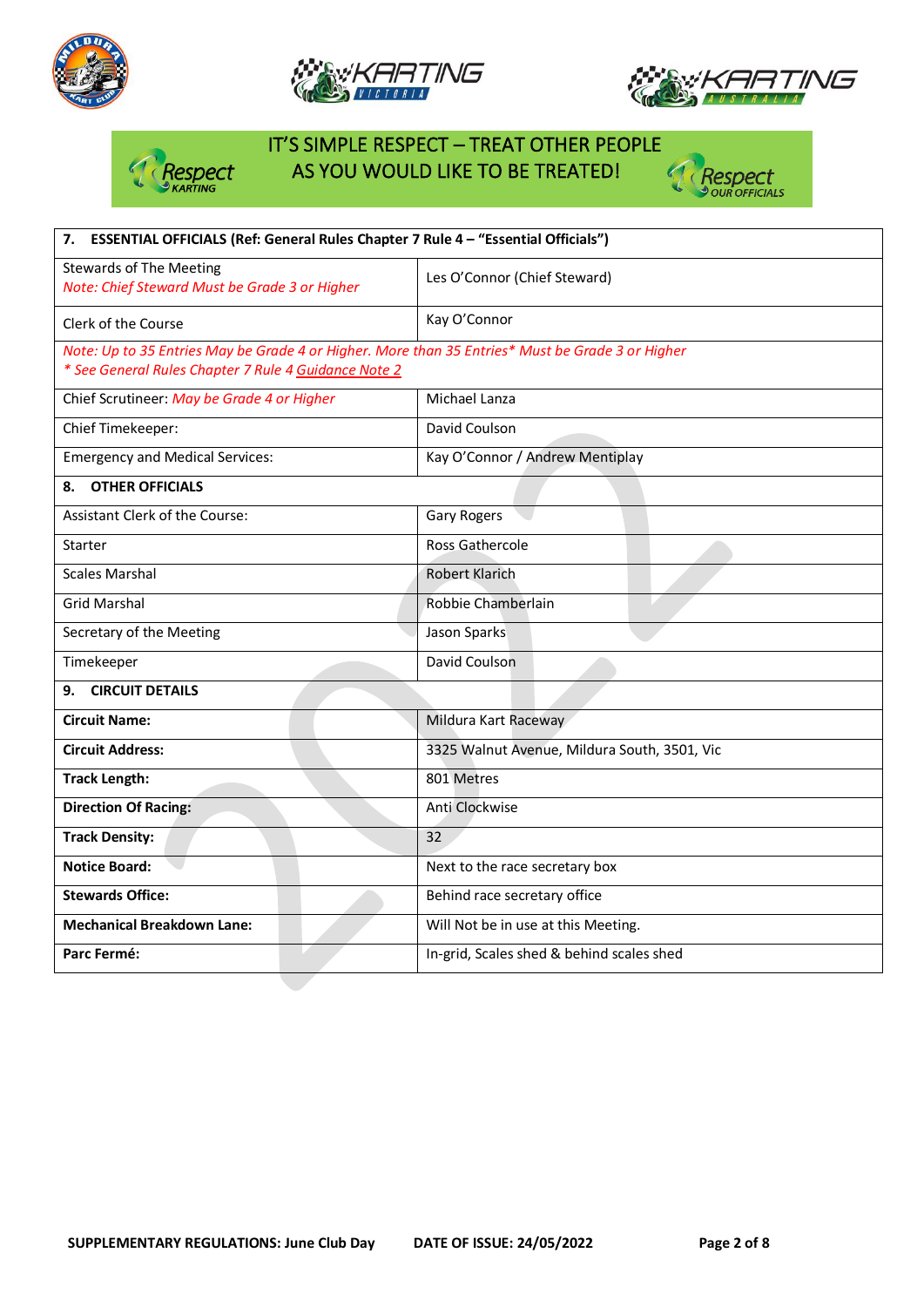







# IT'S SIMPLE RESPECT – TREAT OTHER PEOPLE spect AS YOU WOULD LIKE TO BE TREATED!



# **2. ADMINISTRATION**

| 1.                                                                                                               |                           | Anyone that holds a KA karting licence may compete at club events                                                        |                  |                                                                               |  |  |
|------------------------------------------------------------------------------------------------------------------|---------------------------|--------------------------------------------------------------------------------------------------------------------------|------------------|-------------------------------------------------------------------------------|--|--|
| 2.                                                                                                               | Event.                    | The Club must maintain a register of all permitted persons who enter the Circuit for the                                 |                  |                                                                               |  |  |
| 3.                                                                                                               |                           | The number of entries in the Event is strictly limited by Government Directions/Orders.                                  |                  |                                                                               |  |  |
|                                                                                                                  |                           | Pre-entry for the Event is essential. There will be NO ENTRIES ACCEPTED ON THE DAY.                                      |                  |                                                                               |  |  |
|                                                                                                                  |                           |                                                                                                                          |                  | The Competition Groups listed below are permitted to compete at this Meeting. |  |  |
| <b>COMPETITION GROUPS</b><br>4.                                                                                  |                           | Competition Group names as listed in the 2022 Australian Karting Manual Competition                                      |                  |                                                                               |  |  |
|                                                                                                                  |                           | Rules Chapter 5 Rule 7 must be used.                                                                                     |                  |                                                                               |  |  |
|                                                                                                                  |                           | See the Important Notes for Clubs About 4SS Racing (Class Rules, Chapter 20)                                             |                  |                                                                               |  |  |
| <b>Competition Group</b>                                                                                         |                           | <b>Eligible Classes for each Competition Group</b>                                                                       |                  |                                                                               |  |  |
| Cadet                                                                                                            | Cadet 9                   | Cadet 12                                                                                                                 | Cadet 4SS        | <b>NOTE: Cadet 9 and Cadet 4SS MUST be</b><br>arranged behind Cadet 12.       |  |  |
| <b>Junior (Lower Performance)</b>                                                                                | KA4                       | Light and Heavy                                                                                                          |                  |                                                                               |  |  |
| <b>Junior (Higher Performance)</b>                                                                               | KA3                       |                                                                                                                          |                  |                                                                               |  |  |
| <b>Senior 4 Stroke</b>                                                                                           | 4SS Senior                |                                                                                                                          |                  |                                                                               |  |  |
| <b>Senior (Lower Performance)</b>                                                                                |                           |                                                                                                                          | Light and Medium | Victorian Combined Light, Medium,                                             |  |  |
|                                                                                                                  | KA3                       |                                                                                                                          |                  | <b>Heavy and Masters</b>                                                      |  |  |
| <b>Senior TaG</b>                                                                                                | <b>TaG 125</b>            |                                                                                                                          | Light and Heavy  | X30                                                                           |  |  |
| $\bullet$                                                                                                        |                           | Should any Competition Group reach 80% of the Track Density, the Classes in that Competition Group may be split into two |                  |                                                                               |  |  |
| (2) groups.                                                                                                      |                           |                                                                                                                          |                  |                                                                               |  |  |
| <b>ENTRIES</b><br>5.                                                                                             |                           |                                                                                                                          |                  |                                                                               |  |  |
| 2.1 ENTRIES OPEN:                                                                                                | When approved on CMS      |                                                                                                                          |                  |                                                                               |  |  |
| 2.2 ENTRIES CLOSE:                                                                                               |                           | A minimum of one (2) day prior to the commencement of the Meeting 11.59pm 23/06/2022                                     |                  |                                                                               |  |  |
|                                                                                                                  | NO LATE ENTRIES ACCEPTED. |                                                                                                                          |                  |                                                                               |  |  |
| 2.4 ENTRIES CLOSE:                                                                                               | 11.59pm 23/06/2022        |                                                                                                                          |                  |                                                                               |  |  |
| <b>ENTRY FEE</b><br>6.                                                                                           |                           |                                                                                                                          |                  |                                                                               |  |  |
| 3.1 The Entry Fee for each Competition Group at this Meeting including GST including the TDF levy is as follows: |                           |                                                                                                                          |                  |                                                                               |  |  |
| <b>Competition Group Name</b>                                                                                    |                           | <b>Entry Fee</b>                                                                                                         |                  |                                                                               |  |  |
| All Groups                                                                                                       |                           | \$40                                                                                                                     |                  |                                                                               |  |  |
| Cadet and Junior Groups                                                                                          |                           | \$40                                                                                                                     |                  |                                                                               |  |  |
| Senior Groups                                                                                                    |                           | \$40                                                                                                                     |                  |                                                                               |  |  |
| Second or Third Groups Entered                                                                                   |                           | \$40                                                                                                                     |                  |                                                                               |  |  |
| <b>ENTRY PROCEDURE</b><br>7.                                                                                     |                           |                                                                                                                          |                  |                                                                               |  |  |
| 4.1 Each Entry for this Meeting must be made using the CMS as follows:                                           |                           |                                                                                                                          |                  |                                                                               |  |  |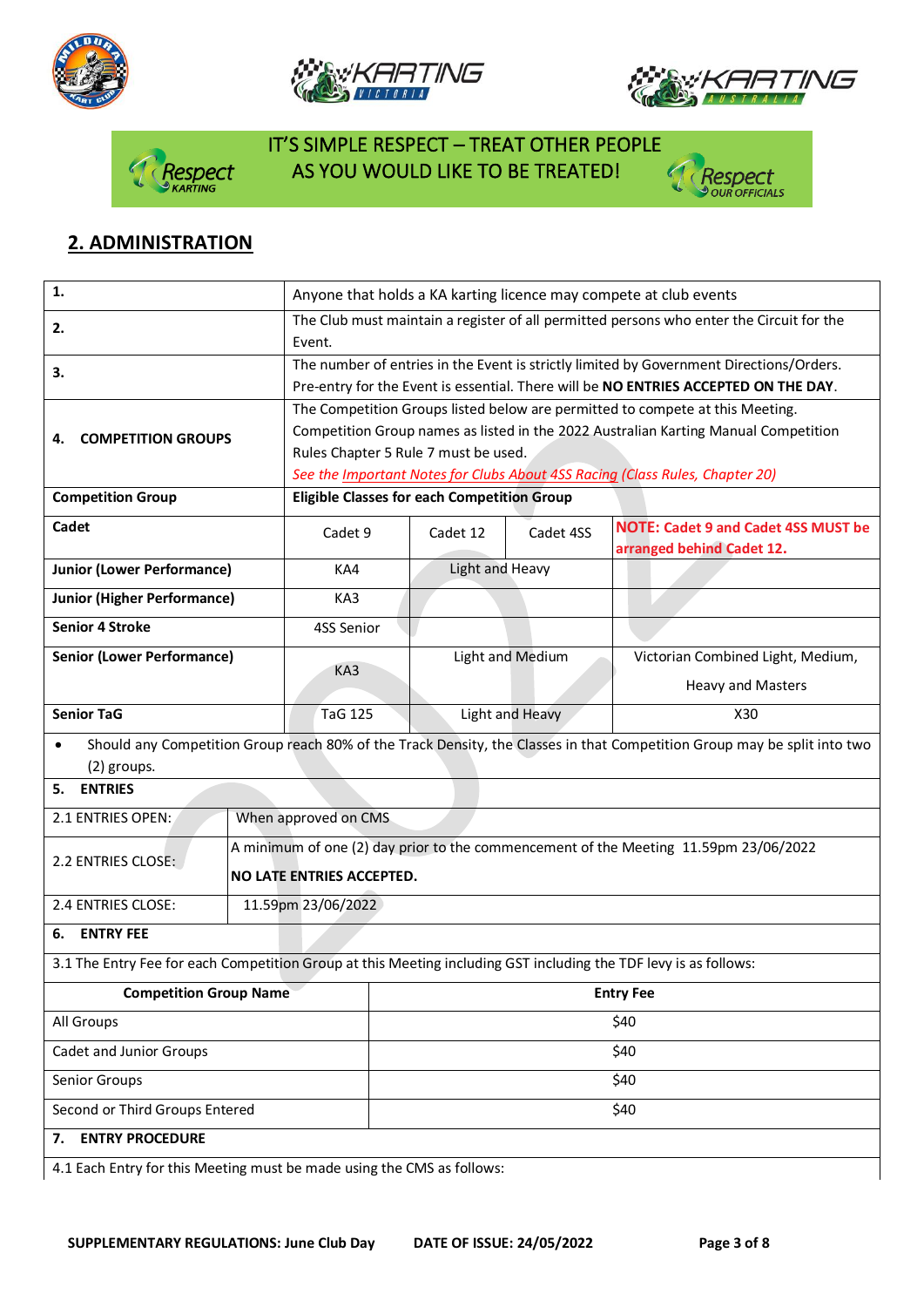





# IT'S SIMPLE RESPECT – TREAT OTHER PEOPLE AS YOU WOULD LIKE TO BE TREATED!



- Log on to your driver information vi[a http://www.karting.net.au/](http://www.karting.net.au/)
- Click on the licence and entries icon (top centre of the screen)
- Click on the "Enter a Race Meeting" icon
- Enter your log on details
- Under 'My Details' functions, choose 'Pre Enter Race Meeting'
- Choose the State in which the Meeting is being held
- Choose the Club who is the Organiser of the Meeting

4.2 Payment of the Entry Fee can be made as follows:

Credit card Payments can be made via CMS using SecurePay ONLY

#### **8. MINIMUM ENTRIES**

5.1 4 is the minimum number of pre-entries which must be received for each Competition Group.

5.2 If insufficient entries are received for a Competition Group to form in its own right, the Competition Group must be consolidated in accordance with the Competition Rules Chapter 1 – Rule 9.

#### **9. BRING A MATE SESSION**

6.1 A "Bring a Mate" session Will Not be conducted at this Meeting.

**10. TEAMS COMPETITION**

7.1 Teams Competition Will Not be conducted at this Meeting.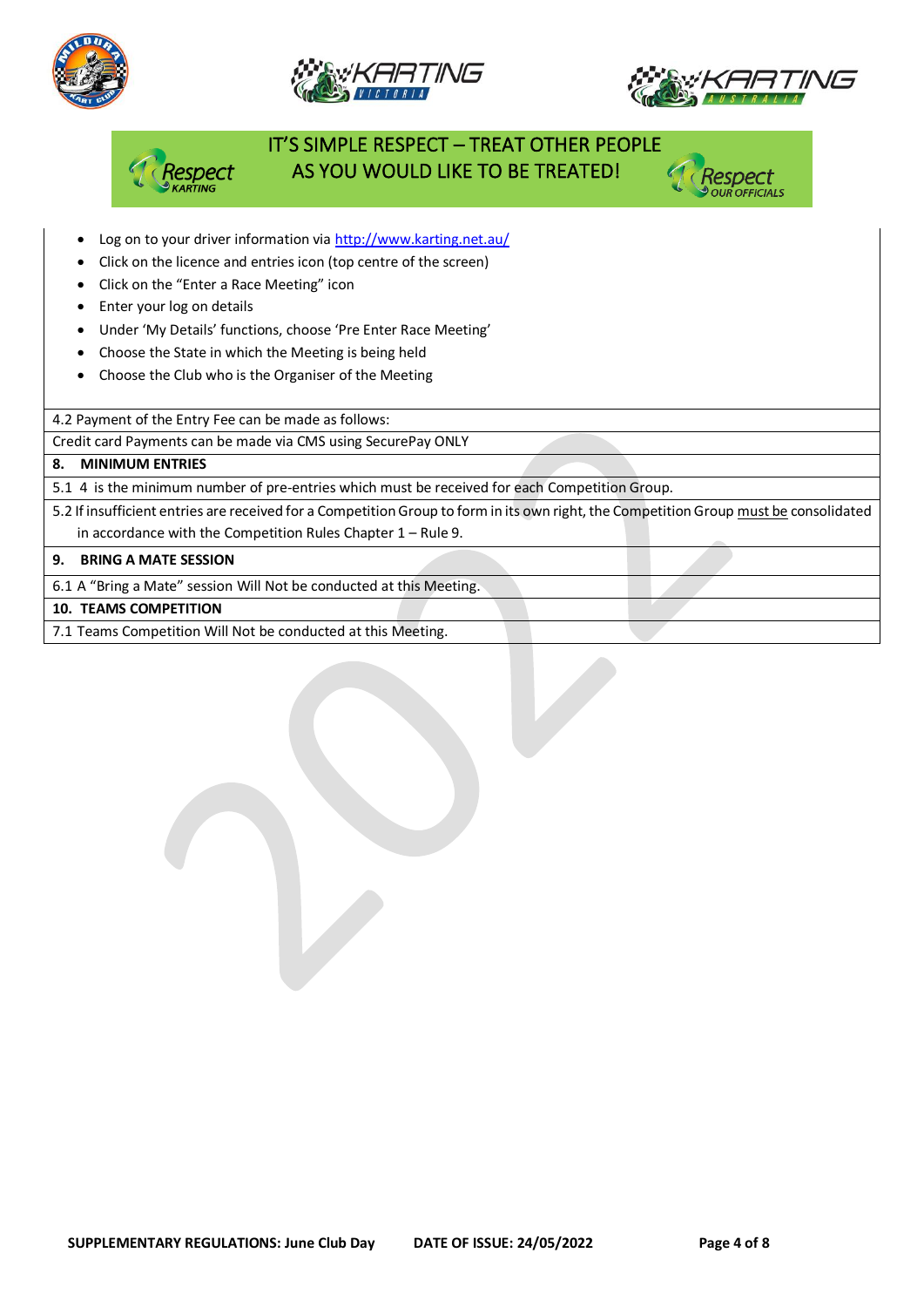







 IT'S SIMPLE RESPECT – TREAT OTHER PEOPLE **Dect AS YOU WOULD LIKE TO BE TREATED!** 



## **3. SPECIFIC COVID-19 RESTRICTION AND MITIGATION REQUIREMENTS**

**COVIDSafe ACTION PLAN** (When required at law)

The Club has completed a COVIDSafe Action Plan and submitted it to the relevant State Government Department. All actions identified as being required to be done to create a COVIDSafe Event and Club facility must be carried out prior to and during the Event.

| $\mathbf{1}$ . | PERMITTED AND NON-PERMITTED PERSONS                                                                                                                                                              |  |  |  |  |
|----------------|--------------------------------------------------------------------------------------------------------------------------------------------------------------------------------------------------|--|--|--|--|
|                | No person who has symptoms consistent with COVID-19 (this includes any fever, respiratory<br>symptoms, shortness of breath, sore throat, cough, lack of smell or fatigue) is permitted to attend |  |  |  |  |
| 1.1.           |                                                                                                                                                                                                  |  |  |  |  |
|                | the Circuit or participate in the Event.                                                                                                                                                         |  |  |  |  |
|                | Any person who starts to feel unwell or to exhibit symptoms of COVID-19 during the Event must                                                                                                    |  |  |  |  |
| 1.2.           |                                                                                                                                                                                                  |  |  |  |  |
|                | immediately avoid contact with all persons at the Circuit and MUST IMMEDIATELY LEAVE the                                                                                                         |  |  |  |  |
|                | Circuit.                                                                                                                                                                                         |  |  |  |  |
|                | Note - The number chosen in 2.1 must not exceed the maximum number of people permitted to gather under State                                                                                     |  |  |  |  |
| 2.             | <b>Public Health Authority Orders/Directions/Regulations.</b>                                                                                                                                    |  |  |  |  |
|                | SOCIAL DISTANCING AND DENSITY REQUIRMENTS                                                                                                                                                        |  |  |  |  |
| 2.1.           | Essential Karting Personnel and Permitted Persons are not permitted to gather in groups greater than Choose a                                                                                    |  |  |  |  |
|                | number while in attendance at the Event. (Delete if no limit on Group size by the State Government required)                                                                                     |  |  |  |  |
| 2.2.           | Government prescribed Social Distancing measures must always be observed.                                                                                                                        |  |  |  |  |
| 2.3.           | The use by Permitted Persons of any indoor facilities is strictly limited by the Density Quotient of the room as included                                                                        |  |  |  |  |
|                | in the Club's COVIDSafe Action Plan.                                                                                                                                                             |  |  |  |  |
| 2.4.           | Food service provided at the Event must fully<br>comply with<br>all<br>State<br>Public<br>Health<br>Authority                                                                                    |  |  |  |  |
|                | Orders/Directions/Regulations.                                                                                                                                                                   |  |  |  |  |
|                | Hand Hygiene must be available at all food service outlets.<br>$\bullet$                                                                                                                         |  |  |  |  |
| 3.             | Regular cleaning in accordance with the Club's COVIDSafe Action Plan MUST be carried out throughout the Event.<br>$\bullet$                                                                      |  |  |  |  |
|                | <b>Check In Requirements</b><br>All Attendees MUST complete and submit the Karting Australia COVID-19 Declaration, or the compulsory State                                                       |  |  |  |  |
| 3.1            | Government issued QR Code Check-In (delete which is not relevant) upon arrival at the venue if required by the                                                                                   |  |  |  |  |
|                | <b>State or Federal Government.</b>                                                                                                                                                              |  |  |  |  |
|                |                                                                                                                                                                                                  |  |  |  |  |
| 4.             | HYGIENE FACILITIES - TOILET/WASHROOM FACILITIES and HAND SANITISER                                                                                                                               |  |  |  |  |
| 4.1            | The Club is required to provide facilities to ensure general and sensible hygiene practices are maintained.                                                                                      |  |  |  |  |
| 4.2            | Toilet and washroom facilities at the Circuit must be open and available for use.                                                                                                                |  |  |  |  |
|                | Washroom facilities must be properly equipped with liquid soap, running water and either air hand driers or paper                                                                                |  |  |  |  |
| 4.3            | towels.                                                                                                                                                                                          |  |  |  |  |
|                | The toilets and washroom facilities must be cleaned at least once during the day or as otherwise required in<br>$\bullet$<br>accordance with the Club's COVIDSafe Action Plan                    |  |  |  |  |
|                | It is strongly recommended that Essential Karting Personnel and Permitted Persons bring their own supply of hand                                                                                 |  |  |  |  |
| 4.4            | sanitiser for use in accordance with government recommendations in addition to hand sanitiser that is supplied by the                                                                            |  |  |  |  |
|                | Club.                                                                                                                                                                                            |  |  |  |  |
|                |                                                                                                                                                                                                  |  |  |  |  |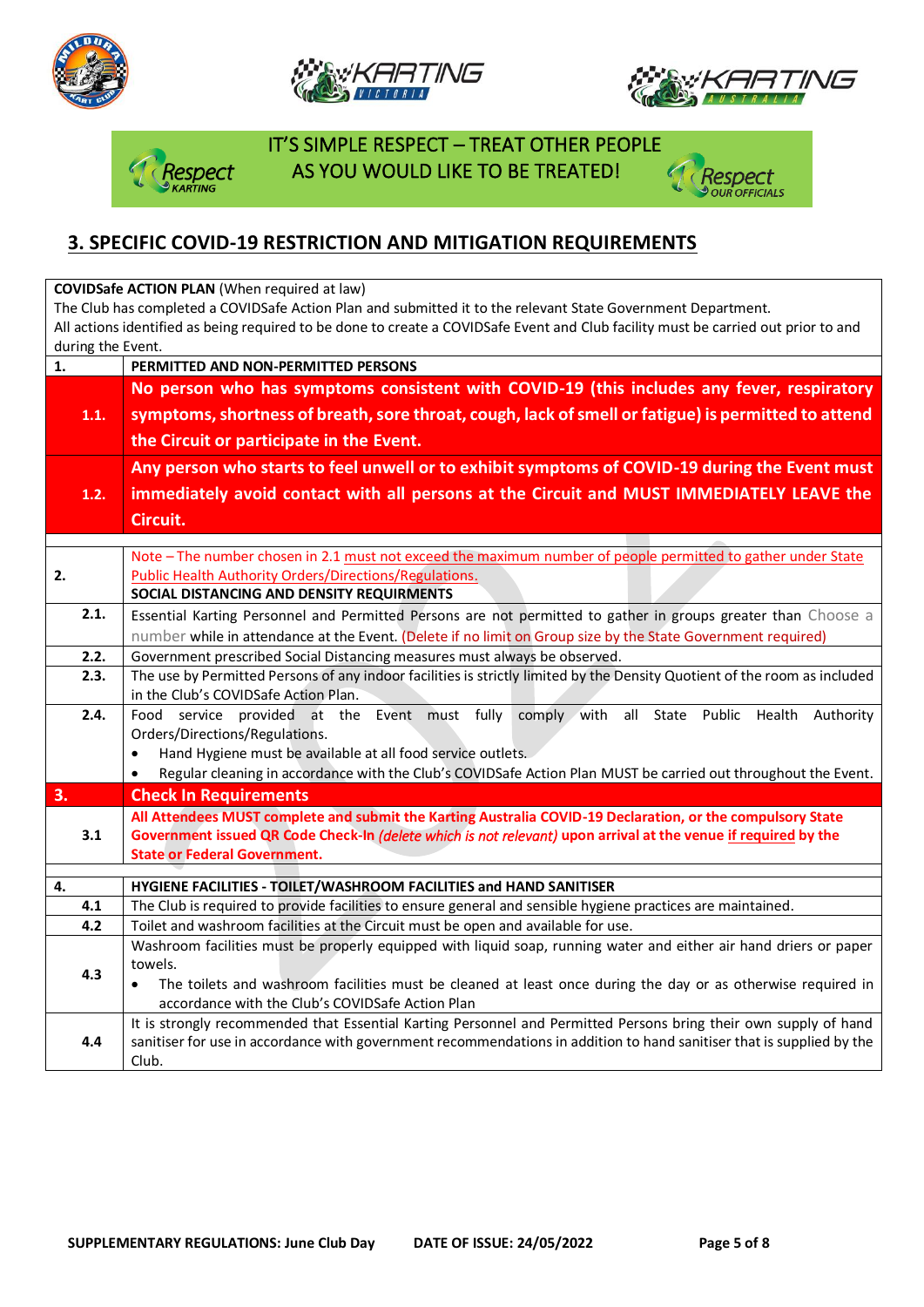







# IT'S SIMPLE RESPECT – TREAT OTHER PEOPLE espect AS YOU WOULD LIKE TO BE TREATED!



## **4. COMPETITION**

| <b>FORMAT OF RACING - CLUB COMPETITION GROUPS</b><br>1.                                                                                                                                              |                                                                                                                                                                                                                                                                                                                                                 |        |                 |                 |                                                                                     |  |
|------------------------------------------------------------------------------------------------------------------------------------------------------------------------------------------------------|-------------------------------------------------------------------------------------------------------------------------------------------------------------------------------------------------------------------------------------------------------------------------------------------------------------------------------------------------|--------|-----------------|-----------------|-------------------------------------------------------------------------------------|--|
| 2 Practice session/s of 6 minutes will be held.<br><b>Practice</b>                                                                                                                                   |                                                                                                                                                                                                                                                                                                                                                 |        |                 |                 |                                                                                     |  |
| Qualifying                                                                                                                                                                                           | There will not be timed qualifying for any other classes at this event.                                                                                                                                                                                                                                                                         |        |                 |                 |                                                                                     |  |
| <b>Heats &amp; Final</b>                                                                                                                                                                             | The system of gridding will be in accordance with State Regulations - Club Competition Format No.<br>16<br>H1: Random Draw<br>$\bullet$<br>H2: Random Draw<br>$\bullet$<br>H3: Points from finishing positions of Heats 1 & 2<br>$\bullet$<br>H4: Points from finishing positions of Heats 1, 2 & 3<br>Final: Finishing positions from Heat H4: |        |                 |                 |                                                                                     |  |
|                                                                                                                                                                                                      |                                                                                                                                                                                                                                                                                                                                                 |        |                 |                 |                                                                                     |  |
|                                                                                                                                                                                                      |                                                                                                                                                                                                                                                                                                                                                 |        |                 |                 | 8                                                                                   |  |
|                                                                                                                                                                                                      |                                                                                                                                                                                                                                                                                                                                                 |        |                 |                 |                                                                                     |  |
|                                                                                                                                                                                                      |                                                                                                                                                                                                                                                                                                                                                 |        |                 |                 |                                                                                     |  |
|                                                                                                                                                                                                      |                                                                                                                                                                                                                                                                                                                                                 |        |                 |                 |                                                                                     |  |
|                                                                                                                                                                                                      |                                                                                                                                                                                                                                                                                                                                                 |        |                 |                 |                                                                                     |  |
| Drivers Briefing notes will be advised in an electronic format OR over the PA system to all Competitors. Any<br>questions should be directed to the Chief Steward prior to the start of Competition. |                                                                                                                                                                                                                                                                                                                                                 |        |                 |                 |                                                                                     |  |
| <b>SCRUTINEERING</b><br>5.                                                                                                                                                                           |                                                                                                                                                                                                                                                                                                                                                 |        |                 |                 |                                                                                     |  |
| All Competitors will be required to complete an electronic Scrutineering Form<br>https://kartingaustralia.wufoo.com/forms/ka-scrutineering-record-mildura/                                           |                                                                                                                                                                                                                                                                                                                                                 |        |                 |                 |                                                                                     |  |
| This form will be submitted to the Race Secretary in an electronic format.                                                                                                                           |                                                                                                                                                                                                                                                                                                                                                 |        |                 |                 |                                                                                     |  |
| Scrutineering Stickers will be available for collection                                                                                                                                              |                                                                                                                                                                                                                                                                                                                                                 |        |                 |                 |                                                                                     |  |
|                                                                                                                                                                                                      |                                                                                                                                                                                                                                                                                                                                                 |        |                 |                 |                                                                                     |  |
| PULP and E10 PULP are the only fuels permitted to be used at this Meeting.                                                                                                                           |                                                                                                                                                                                                                                                                                                                                                 |        |                 |                 |                                                                                     |  |
| Control Fuel Will Not be used at this Meeting.                                                                                                                                                       |                                                                                                                                                                                                                                                                                                                                                 |        |                 |                 |                                                                                     |  |
| <b>TIMETABLE</b><br>7.                                                                                                                                                                               |                                                                                                                                                                                                                                                                                                                                                 |        |                 |                 |                                                                                     |  |
| Saturday 25/06/2022                                                                                                                                                                                  |                                                                                                                                                                                                                                                                                                                                                 |        |                 |                 |                                                                                     |  |
|                                                                                                                                                                                                      | <b>TIME</b>                                                                                                                                                                                                                                                                                                                                     |        |                 | <b>ACTIVITY</b> |                                                                                     |  |
| 3.00pm                                                                                                                                                                                               |                                                                                                                                                                                                                                                                                                                                                 |        |                 | Gates open      |                                                                                     |  |
| 4.00pm                                                                                                                                                                                               |                                                                                                                                                                                                                                                                                                                                                 |        |                 | Canteen opens   |                                                                                     |  |
| 4.00pm                                                                                                                                                                                               |                                                                                                                                                                                                                                                                                                                                                 |        |                 | Practice        |                                                                                     |  |
| 5.00pm<br>Racing                                                                                                                                                                                     |                                                                                                                                                                                                                                                                                                                                                 |        |                 |                 |                                                                                     |  |
|                                                                                                                                                                                                      | <b>DISTANCES</b><br><b>ACCESS TO CIRCUIT</b><br><b>DRIVERS BRIEFING</b>                                                                                                                                                                                                                                                                         | 8<br>8 | Heat 2<br>Final | 8<br>10         | Heat 3<br>Competitors will be permitted to enter the Circuit from 4pm on 25/06/2022 |  |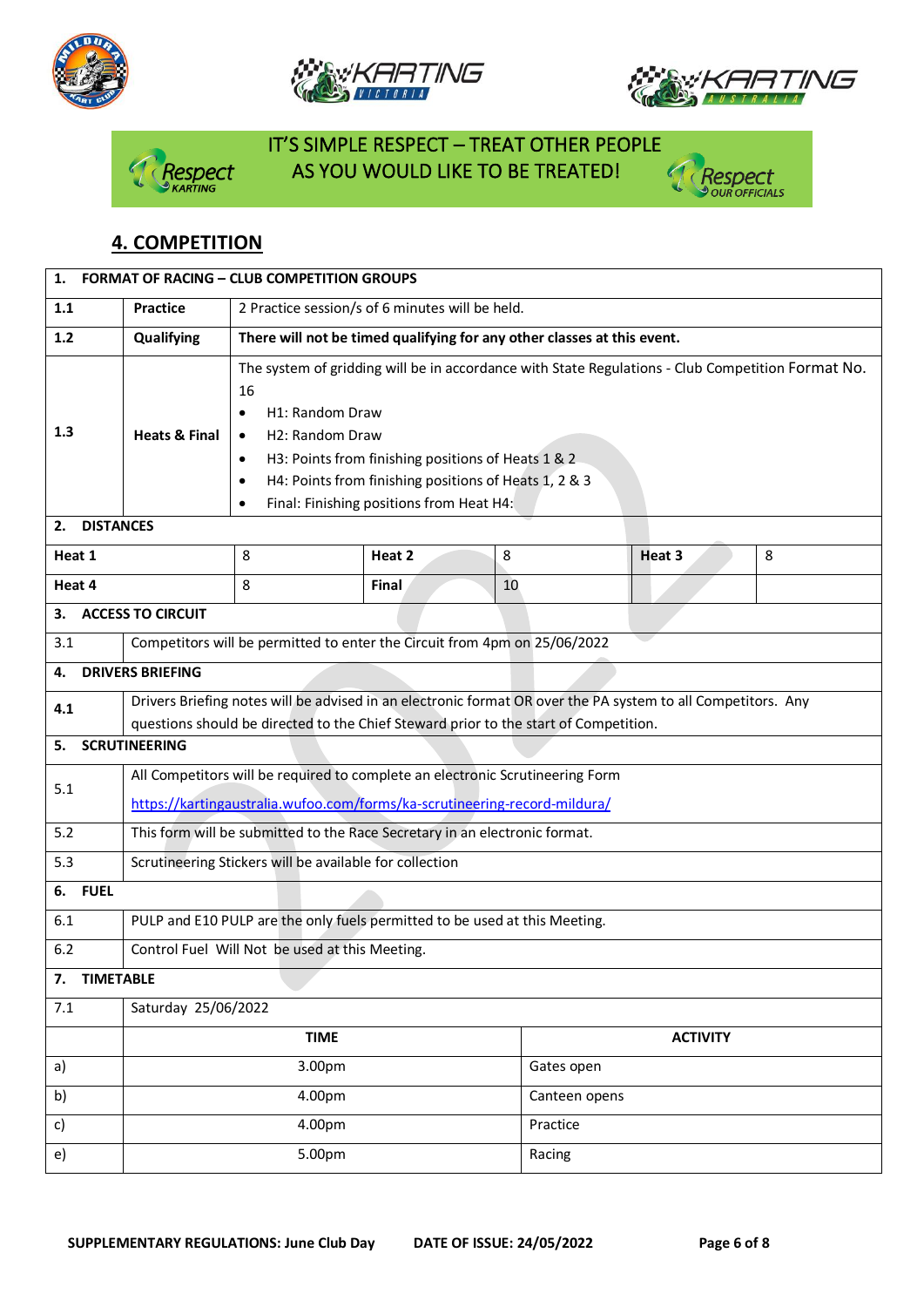







## IT'S SIMPLE RESPECT – TREAT OTHER PEOPLE AS YOU WOULD LIKE TO BE TREATED!